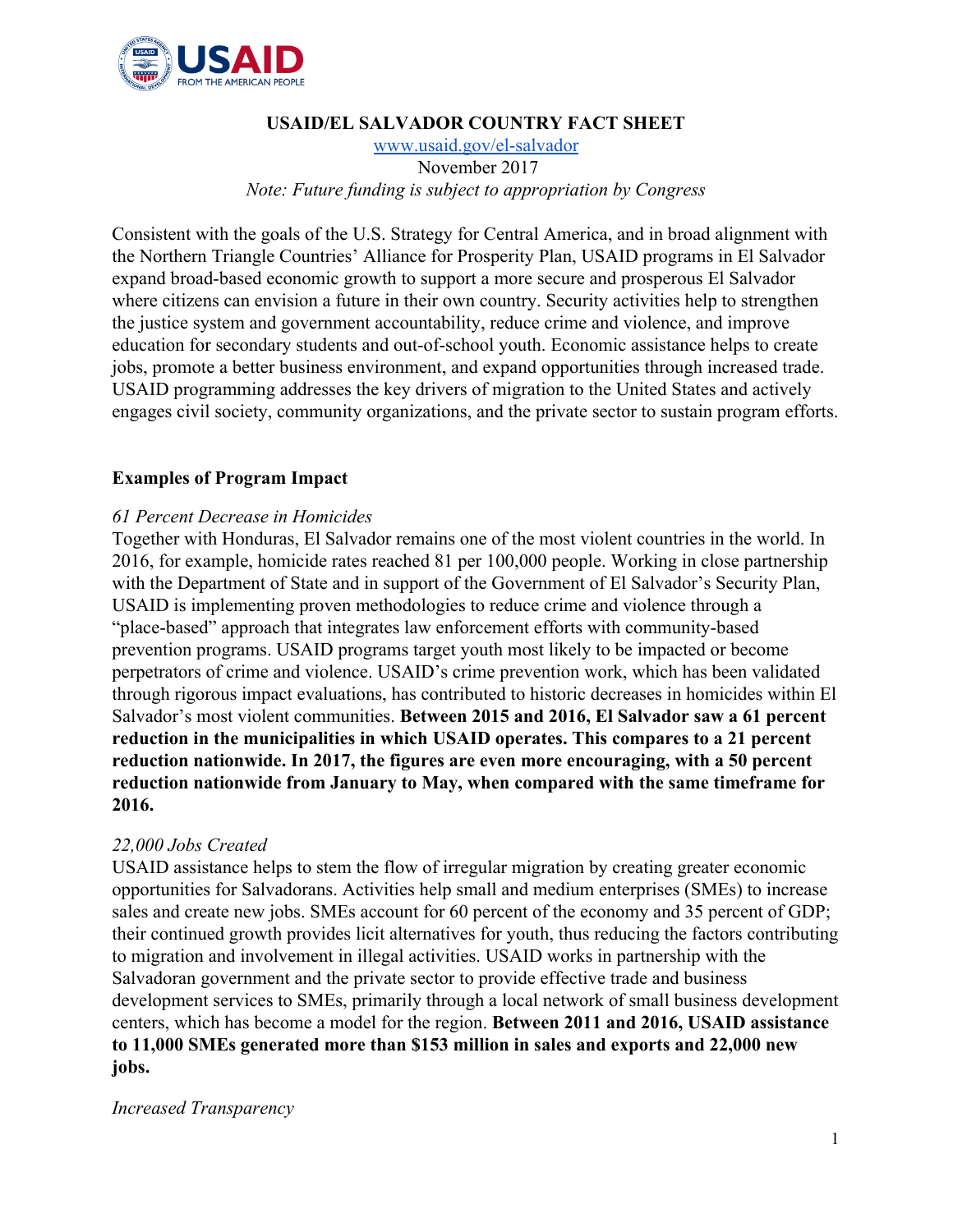USAID works with the Salvadoran government and municipal authorities to provide training, advisory assistance, and expertise to regulatory agencies that monitor accountability, adherence to ethics regulations, and access to public information. Activities also promote citizen awareness and oversight of public resources to reduce opportunities for corruption and to advocate for respect of human rights. USAID supported the establishment of a new Freedom of Information Institute in 2016, which has resulted in unparalleled access to official documents. **Disclosure of information ordered by the Institute has triggered investigations on illicit enrichment of public officials (including three former Presidents), waste and abuse of public funds, and nepotism.**

#### **USAID/El Salvador is implementing the following activities to achieve these objectives:**

*Alliance for Prosperity alignment key*: Citizen Security • Human Capital • Productive Sector • Strengthening Institutions •

## **Citizen Security**

#### **Crime and Violence Prevention**

*Implemented by:* Creative Associates *Duration:* March 14, 2013 - March 13, 2019 *Total Projected Investment:* \$39.8 million

This activity aims to increase safety for Salvadoran citizens by supporting the Government of El Salvador's (GOES) National Strategy on Violence Prevention and by expanding municipal-led, community-based crime and violence prevention efforts. It consists of three components: 1) increasing GOES capacity to prevent violence and crime on a national scale by helping to implement the National Strategy on Violence Prevention, strengthening the unit of *Dirección General de Prevención Social de la Violencia y Cultura de Paz* (PRE-PAZ), establishing and strengthening 55 Municipal Prevention Councils in selected, high-violence municipalities, supporting emerging laws and policies, and supporting municipal crime prevention observatories; 2) expanding municipal-led, community-based crime and violence prevention to at least 114 communities in 20 new high-risk municipalities and financing community prevention actions; and 3) supporting innovative ideas for crime and violence prevention. The project supports community youth centers, where children and adolescents can study and receive tutoring; learn computer and other vocational skills; take music, dance, and art lessons; engage in sports activities, and meet with friends in a safe place with adult supervision. There are currently 119 centers nationwide, providing services for more than 25,000 youth. The project also supports municipal prevention centers that provide citizens a "one-stop shop" for crime and violence prevention services, including conflict resolution, employment facilitation, services for women and youth, and guidance and information on laws and services available to the public. USAID provides funding for specific municipal projects, such as the rehabilitation of public spaces, vocational training, and crime prevention campaigns.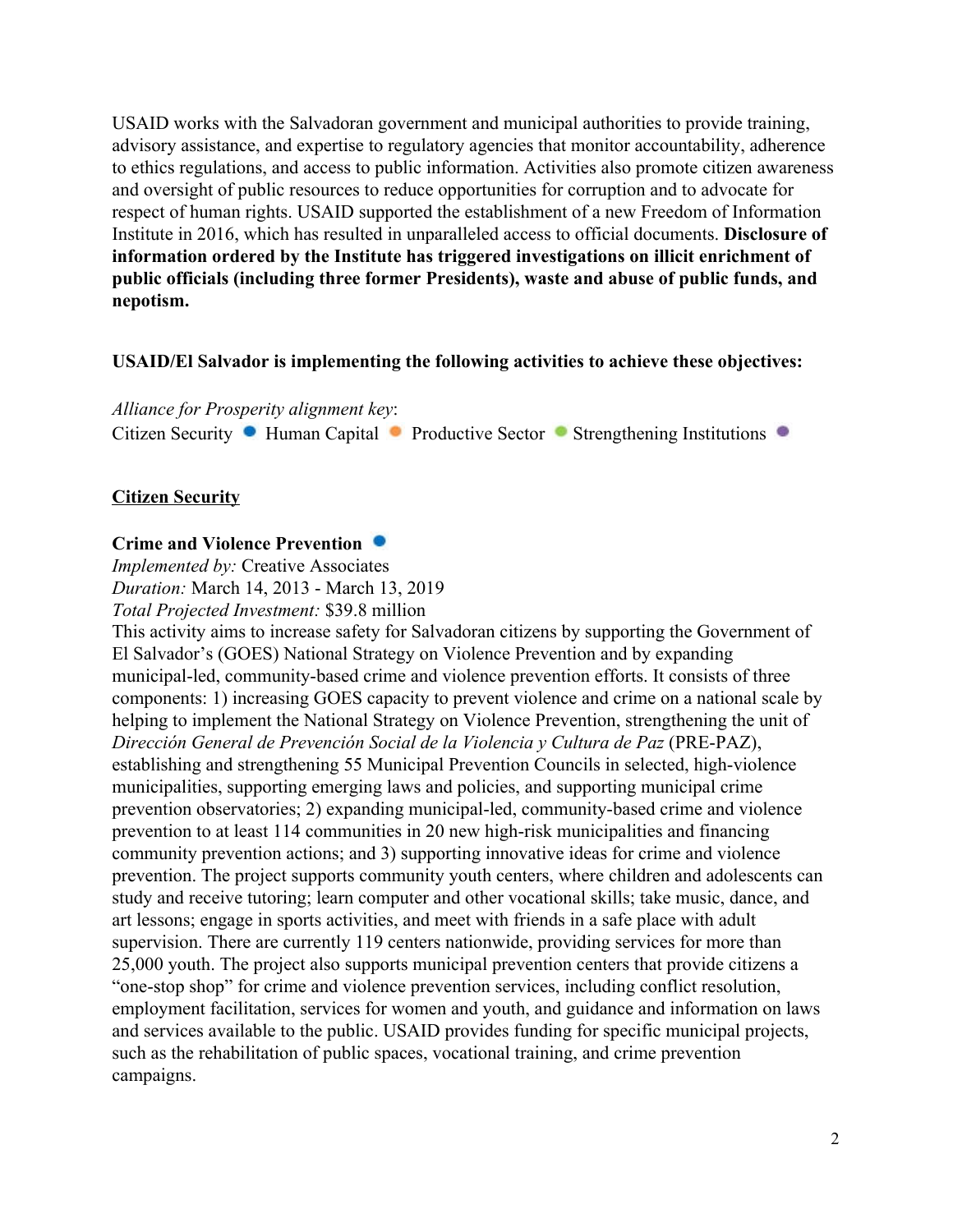## **SolucionES / Prevention Alliance**

*Implemented by:* Fundación Empresarial para el Desarrollo Educativo (FEPADE) *Duration:* July 13, 2012 - January 12, 2018 *Total Projected Investment:* \$20 million

This public-private partnership brings together five of El Salvador's leading foundations to help prevent crime and violence in El Salvador. This alliance is leveraging an additional \$22 million from the private sector for crime and violence prevention activities in key municipalities. Together, these five organizations have notable expertise in education, health, community development, economic development, research, and youth leadership, and are combining their strengths to prevent crime and violence in El Salvador. The project is reaching approximately 50 communities in several high-crime municipalities, chosen from among the GOES's list of the most violent communities. The program works closely with mayors, municipal councils, and local residents on designing prevention plans tailored to the needs of each community. Activities include training youth and families in conflict prevention, youth leadership programs, recreational activities for youth in after school clubs and sports leagues, and job training and entrepreneurship. It also promotes the increase of private sector investments in crime and violence prevention efforts through advocacy, learning exchanges, and consultancies. The program also includes research on crime- and violence-related topics to inform decision-making on citizen security. Completed studies include the prevention of crime on public transportation, mitigation of youth involvement in gangs, and identification of ways to reduce the extortion of small and medium enterprises.

*Alliance for Prosperity Alignment:* Citizen Security

## **Bridges for Employment**

*Implemented by:* Development Alternatives Inc. (DAI)  $\bullet$   $\bullet$ *Duration:* October 1, 2015 – September 30, 2020 *Total Projected Investment:* \$42.2 million

This activity supports technical education training providers, civil society organizations, the GOES, and the private sector to increase and improve employment of at-risk youth living in high-crime municipalities prioritized by the Government of El Salvador under Plan El Salvador Seguro. The ultimate goal is to improve the technical and soft skills of Salvadoran youth so that they can obtain new or better jobs (including through self-employment), and to train service providers to deliver holistic support services to at-risk youth. The activity is promoting linkages between private sector needs and training centers to develop a long-term relationship in which youth are tailor-trained for existing opportunities with a private sector client. Additionally, the activity is promoting the delivery of services for youth such as psychometric testing, resume development workshops, coaching for interviews, job counseling, and job intermediation, in alliance with public and private sector partners. This activity aims to help 5,000 at-risk youth find new or better employment so they can contribute to the development of their country and be less vulnerable to gang recruitment.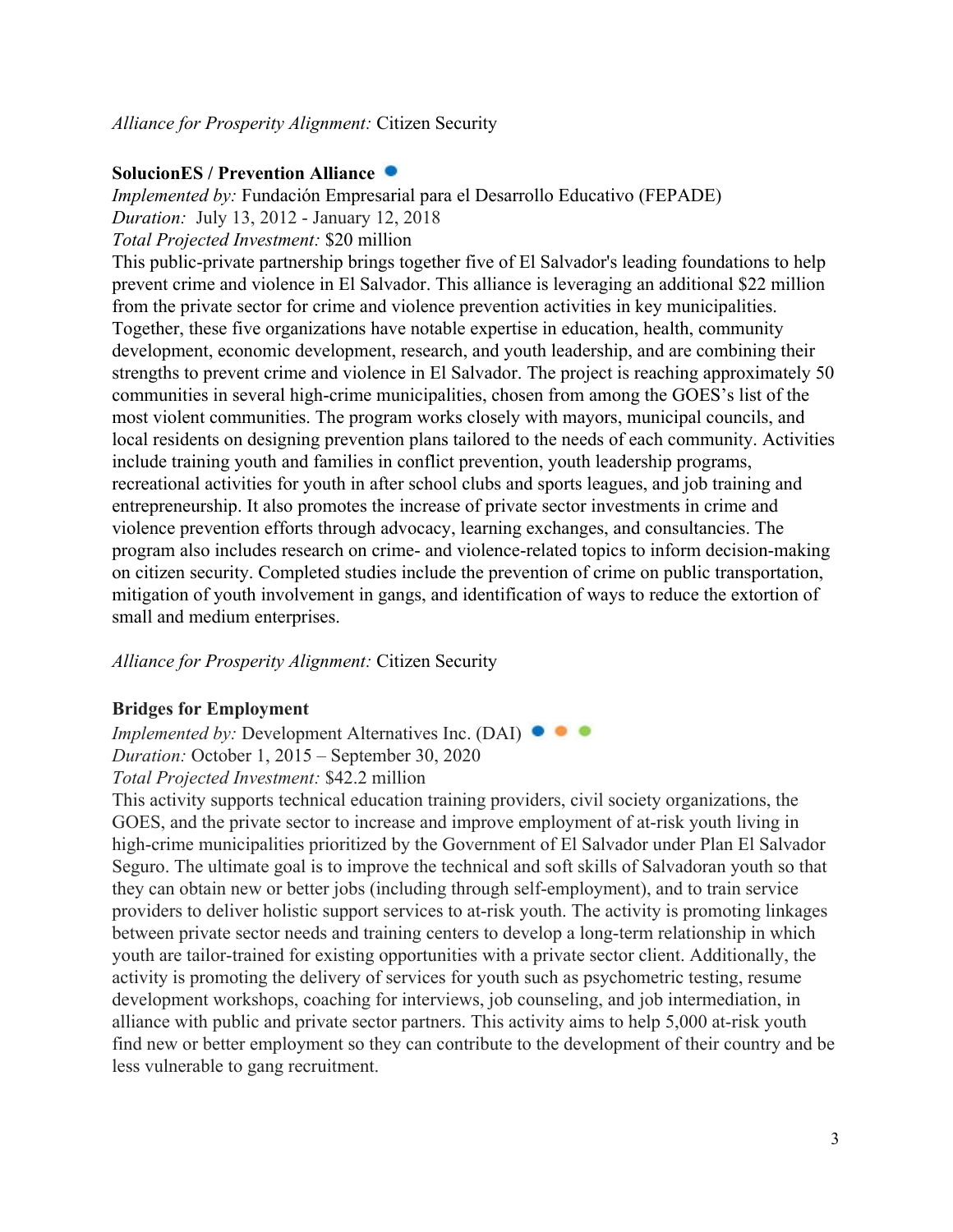*Alliance for Prosperity Alignment:* Citizen Security; Human Capital; Productive Sector

## **Governance**

## **Justice Sector Strengthening**

*Implemented by:* Checchi and Company Consulting, Inc. *Duration:* March 4, 2013 – March 3, 2019 *Total Projected Investment:* \$31.4 million

The objective of this program is to provide support to the GOES to reduce impunity and improve citizen trust in government institutions. The activity seeks to better satisfy citizens' needs through a justice system that more effectively and transparently solves criminal cases. The project provides assistance to the Supreme Court, Prosecutor's Office, Public Defender's Office, and the National Police to elevate professionalism among justice sector employees, improve investigation techniques and inter-institutional coordination, and establish efficient systems and procedures that facilitate the administration of justice. The project is helping to expand community policing as a means of improving public confidence in the police and to reduce crime. To strengthen judicial transparency, the project promotes merit-based selection and promotion of judges, works with the Supreme Court to strengthen units that are responsible for investigating malpractice by judges and attorneys, and supports civil society advocacy efforts for a new law against illicit enrichment that will reduce opportunities for corruption.

*Alliance for Prosperity Alignment:* Citizen Security; Strengthening Institutions

#### **Government Integrity**

*Implemented by:* Tetra-Tech - DPK *Duration:* March 3, 2016 – March 2, 2021 *Total Projected Investment:* \$20.3 million

The objective of this activity is to work in partnership with central- and municipal-level GOES institutions to improve transparency and accountability. It seeks to enhance the professionalism of public officials and strengthen regulatory agencies that monitor accountability and adherence to ethics regulations. Activities include support for the Institute of Access to Public Information to implement the Access to Public Information Law; support for the Government Ethics Tribunal and ethics commissions to implement the Government Ethics Law; assistance to municipalities to increase compliance with access to information and ethics regulations and to promote citizen participation and monitoring of public projects; training for civil society monitoring and oversight; small grants to civil society organizations to support anti-corruption and transparency initiatives; and a public education campaign to increase awareness of transparency regulations, with particular emphasis on vulnerable populations.

*Alliance for Prosperity Alignment:* Strengthening Institutions

**Strengthening Human Rights Systems in El Salvador**

*Implemented by:* Counterpart International, Inc.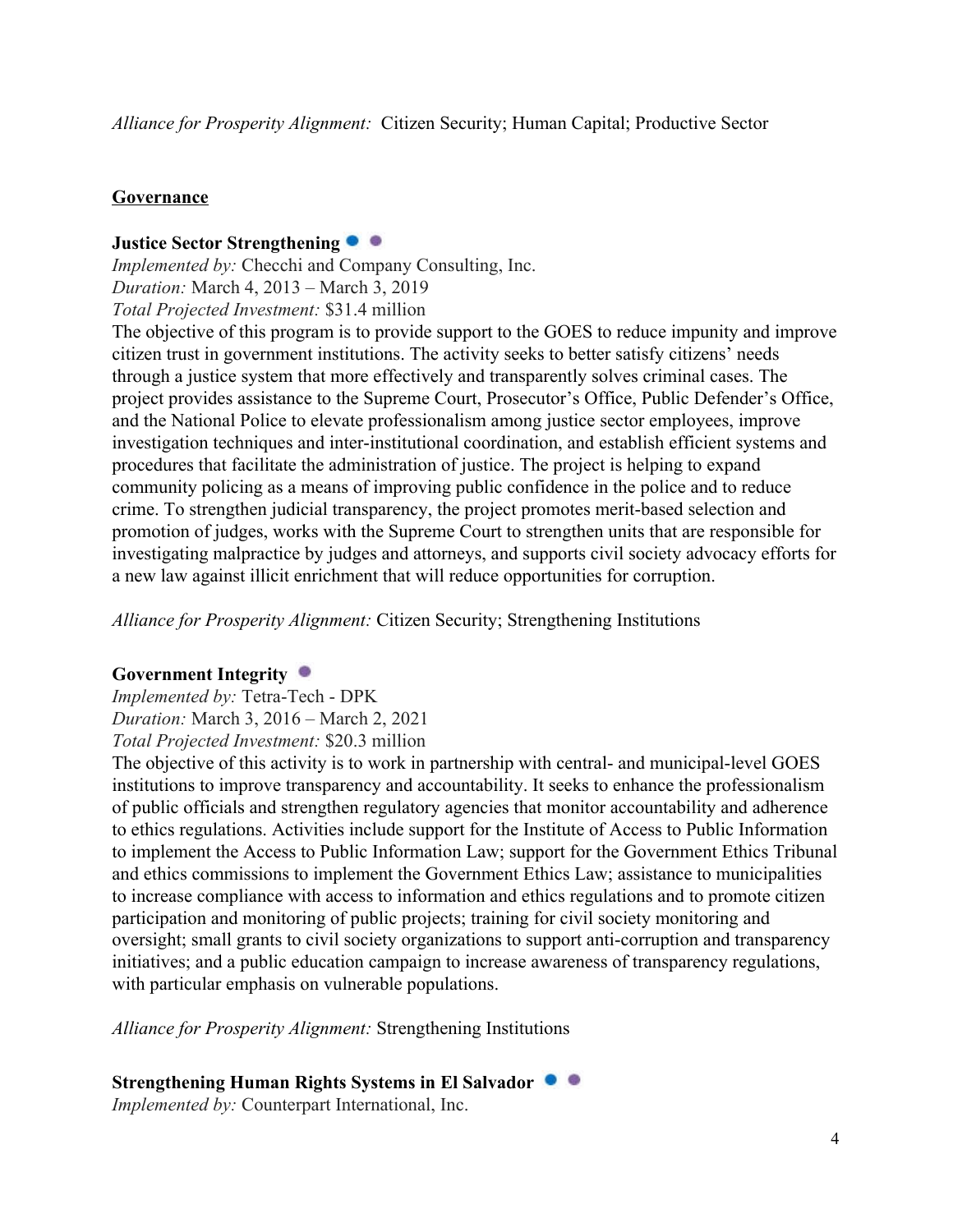#### *Duration:* January 9, 2017 - January 8, 2022 *Total Projected Investment:* \$15 million

The objective of this activity is to help strengthen governmental and non-governmental human rights protection systems to enhance the protection of human rights in El Salvador, resulting in an increasingly tolerant, just, and equitable El Salvador. The activity will promote democratic space, strengthen human rights advocacy and monitoring of the security sector, and prevent discrimination and exclusion of vulnerable groups and improve their access to services. By the end of the program, the activity results will include legislative and policy changes to the security sector; improved prison and pre-detention conditions for convicted and accused individuals; improved capacity of human rights organizations (HROs); the establishment of a national human rights observatory; an increased number of human rights cases reported and acted upon by government and HROs; the identification and prioritization of anti-discrimination issues through a dialogue process; the adoption of new anti-discrimination legislation and policies; the establishment of a national anti-discrimination public information campaign; and a reduction of public acceptance of discrimination.

*Alliance for Prosperity Alignment:* Citizen Security; Strengthening Institutions

## **Return and Reintegration in the Northern Triangle Program**

*Implemented by:* International Organization for Migration (IOM)

*Duration:* June 23, 2016 - June 22, 2019

*Total Projected Investment:* \$16.8 million\*

The objective of this activity is to provide services to help returning migrants reintegrate into local communities and to alert the public of the risks of irregular migration. Through this investment, IOM provides technical assistance and support to the Northern Triangle countries of El Salvador, Guatemala, and Honduras to provide returnees with appropriate assistance and to improve services for the protection of returning migrants including vulnerable populations, such as unaccompanied children (UAC) and families. The program has four objectives: improving and expanding capacity of the in-processing and care of returning migrants; expanding the range of Northern Triangle government-supported opportunities for returning migrants, while contributing to the provision of high-quality services during the reintegration process at the local level; enhancing government capacities to address root causes of irregular UAC emigration, including alleviating negative push factors, strengthening prevention measures, and upgrading small-scale infrastructure; and improving the availability, quality, and use of information to strengthen the reception and reintegration process and to prevent remigration.

*\*This is a regional activity funded with El Salvador bilateral (\$5,500,000) and Central America and Mexico (\$500,000) regional funds. Guatemala and Honduras also contribute to the total cost of this activity.*

*Alliance for Prosperity Alignment:* Citizen Security; Human Capital; Productive Sector; Strengthening Institutions

## **Strengthening Local Governance for Security and Development**

*Implemented by:* The Louis Berger Group, Inc.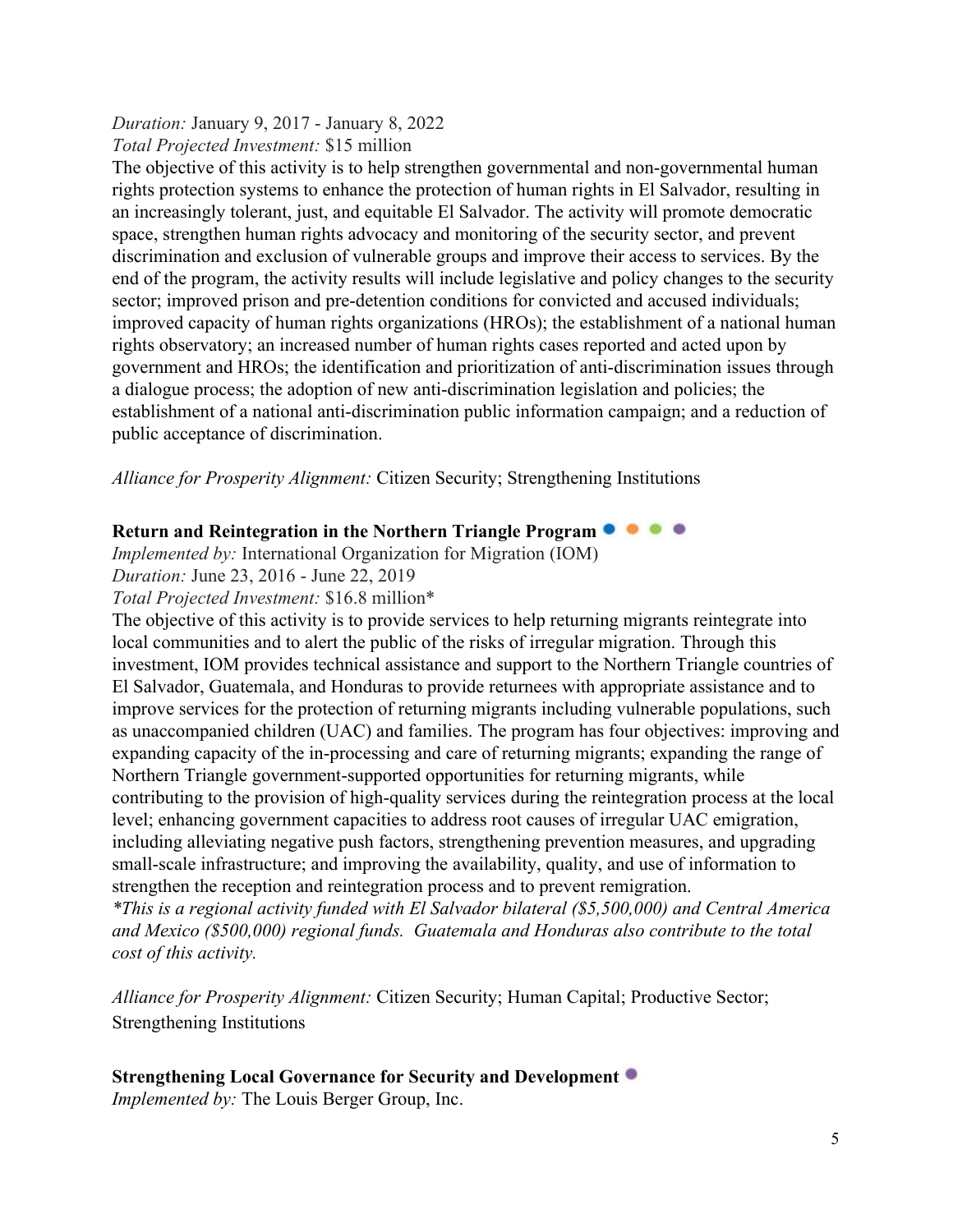*Duration:* September 14, 2017 – March 14, 2022 *Total Projected Investment:* \$36.6 million

This activity will strengthen decentralization and local government capacity in El Salvador in order to increase security and development. USAID will increase trust in governance by supporting decentralization and strengthening the ability of municipalities to govern and provide services to constituents. At the national level, USAID will build consensus for increased decentralization by enhancing the capacity of government entities and municipal associations to more effectively deliver and manage public services and better respond to local interests. At the municipal level, USAID will increase the capacity of municipalities to plan, budget, pay for, and deliver key services in an effective and participatory manner. Attention will be given to improving municipal financial health and independence, strengthening the ability of municipalities to plan and budget, and enhancing service provision. Through this activity, USAID will support improvements in governance throughout El Salvador by increasing government effectiveness in service provision and the management of public resources.

*Alliance for Prosperity Alignment:* Strengthening Institution**s**

## **Juvenile Justice Strengthening Project**

*Implemented by:* World Vision, Inc.

*Duration:* September 28, 2017 - September 27, 2022

*Total Projected Investment:* \$10 million

This activity will enable the juvenile justice system to better reintegrate and reduce recidivism rates for children in conflict with the law (CICL). Activities will increase the application of alternative sentencing for eligible CICL within the target areas; build the capacity of judicial staff and government stakeholders to contribute to improved juvenile justice processes; engage private sector and community-based organizations and faith-based organizations as active contributors to improved reintegration and alternative sentencing programs; and provide quality reintegration services for CICL.

*Alliance for Prosperity Alignment:* Citizen Security; Strengthening Institutions

#### **Domestic Resource Mobilization**

*Implemented by*: DAI Global *Duration:* April 27, 2017 - April 26, 2022 *Total Projected Investment:* \$27.5 million

The objective of this activity is to assist the GOES to improve public financial management practices, increase domestic resource mobilization, and generate additional revenue. The activity will support the national government, interacting with the Ministry of Finance, the Technical Secretariat of Planning for the Presidency, the National Assembly, the private sector, other donors, and civil society organizations. The activity will provide technical assistance to the Ministry of Finance in order to improve the budget planning and preparation process, improve the GOES' budget execution, improve national tax policy and administration by supporting key fiscal reforms, and strengthen transparency and public-private dialogue on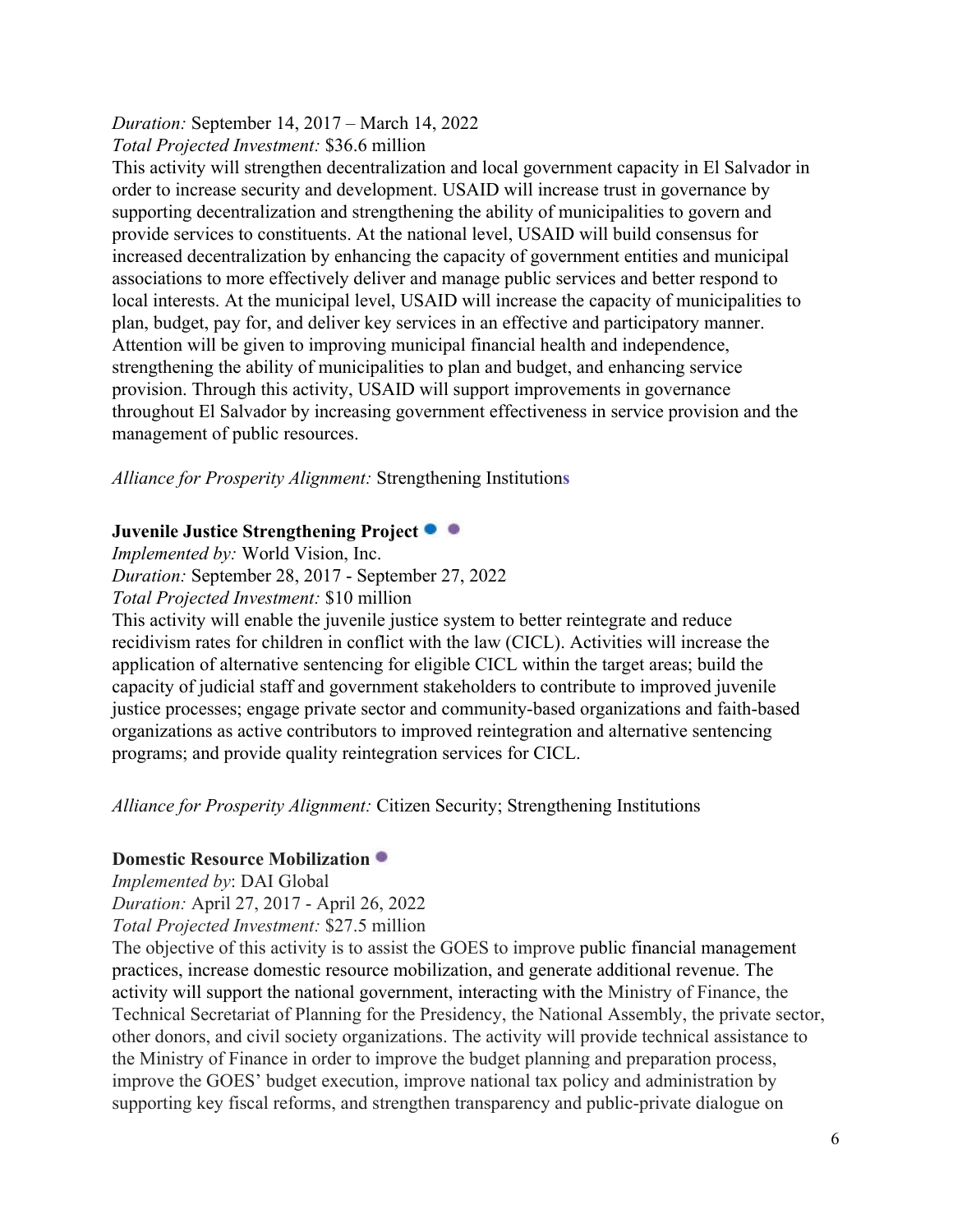fiscal policy. The activity will contribute to the GOES' efforts to achieve increased tax revenue, improved public expenditure management, and increased fiscal transparency, all of which contribute to fiscal sustainability and increased public investment in priority sectors such as security, education, and health.

#### *Alliance for Prosperity Alignment:* Strengthening Institutions

#### **Prosperity**

#### **Economic Competitiveness Project**

*Implemented by:* Palladium

*Duration:* March 31, 2017 - March 30, 2022 *Total Projected Investment:* \$47.8 million

The objective of this activity is to help the GOES to increase the competitiveness of the nation's key economic sectors by strengthening the capacity of micro, small, and medium (MSME) enterprises to compete in domestic and export markets. By improving the national and subnational business environment to encourage private sector investment, innovation, and business expansion, the activity will foster economic growth, increased productivity and competitiveness, and job creation. The activity's key areas of intervention are strengthening business development services to MSMEs; improving innovation and technology processes by MSMEs; expanding market access for MSMEs; facilitating greater access to finance for MSMEs; improving municipal services to companies; and simplifying policy, regulatory, and procedural processes. This activity expects to generate at least \$225 million new sales and foster the creation of 30,000 new jobs.

*Alliance for Prosperity Alignment:* Productive Sector

#### **Higher Education for Economic Growth**

*Contractor/Grantee:* RTI *Duration:* June 6, 2014 – June 5, 2019

*Total Projected Investment*: \$22 million

This activity builds partnerships between industry sectors and higher education institutions to develop demand-driven educational programs and research in order to improve educational opportunities for citizens in El Salvador and stimulate economic and social development. The project is implementing an innovative model through four industry higher education clusters in the following sectors: information and communications technology; energy and energy efficiency; light manufacturing; and agro-industry and food processing. Each cluster includes the private sector, an anchor university, associate higher education institutions, and public sector representatives. Industry Advisory Boards have been created to strengthen the link between educators and business leaders and to share information on the labor market, curriculum planning, internships and practical training, to match industry needs with educational programs. USAID also helps develop the capacity of higher education institutions to perform applied research, thus meeting the technical and technology-related challenges of Salvadoran industry.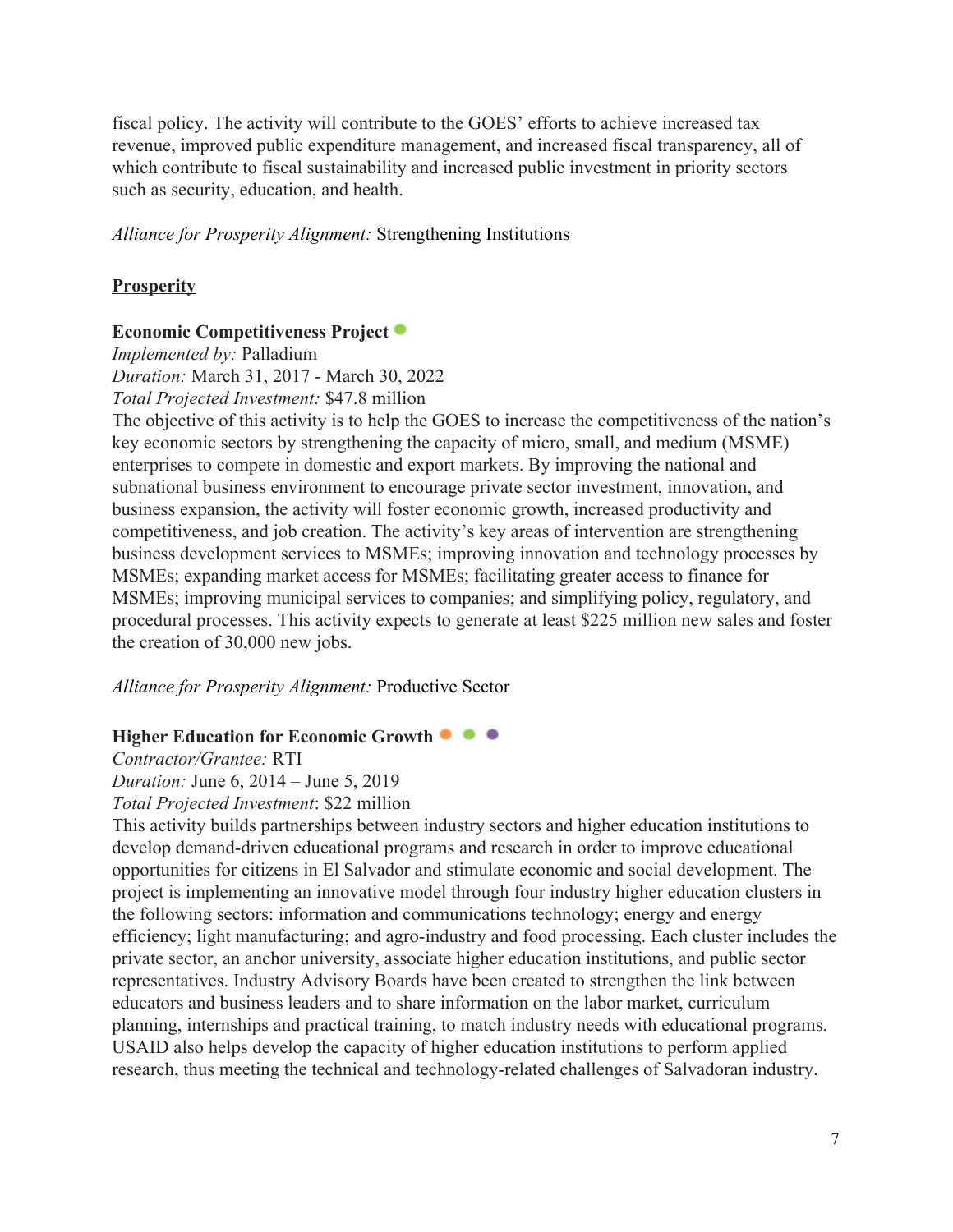*Alliance for Prosperity Alignment:* Human Capital; Productive Sector; Strengthening **Institutions** 

## **El Salvador Cacao Alliance**

*Implemented by:* Catholic Relief Services *Duration:* September 26, 2014 - September 25, 2019 *Total Projected Investment:* \$10 million

The objective of this activity is to support the revival of the cacao market in El Salvador, targeting international specialty and gourmet markets, while supporting sustainable development and conservation of natural resources. The El Salvador Cacao Alliance is a public-private partnership with the Howard Buffett Foundation and other organizations. The activity is boosting economic growth in the sector by positioning El Salvador as a net producer and exporter of high-quality fine-aroma cacao. To achieve this objective, the activity is providing training to producer organizations, supporting a national policy framework, and building institutional capacity in the cacao value chain. Approximately 6,000 small farmers are targeted for assistance to learn how to grow cacao in a sustainable way. The activity provides assistance to small farmers and enables Salvadoran producers and companies to improve their competitiveness in global markets for cacao and its derivatives, and supply the domestic market. The reactivation of the cacao market is expected to increase farmers' incomes and food security, and create new jobs in the cacao value chain.

*Alliance for Prosperity Alignment:* Productive Sector

## **Development Credit Authority (DCA) Loan Portfolio Guarantee**

Contractor/Grantee: Banco de América Central (BAC)

Duration: September 2011 – September 2021

Total Projected Investment: \$155,000

USAID is working with private sector banks to increase credit availability for micro, small and medium enterprises (MSMEs) in order to generate increased economic growth and prosperity in El Salvador. By increasing access to affordable credit, USAID is helping businesses and entrepreneurs take advantage of market opportunities and expand their operations, which may include increasing employment for at-risk youth and others. Through this activity, USAID is helping mobilize approximately \$10 million in loans for MSMEs.

*Alliance for Prosperity Alignment:* Productive Sector

## **Development Credit Authority (DCA) Loan Portfolio Guarantee**

Contractor/Grantee: Banco Davivienda

Duration: September 2013 – September 2021

Total Projected Investment: \$204,736

USAID is working with private sector banks to increase credit availability for micro, small and medium enterprises (MSMEs) in order to generate increased economic growth and prosperity in El Salvador. By increasing access to affordable credit, USAID is helping businesses and entrepreneurs take advantage of market opportunities and expand their operations, which may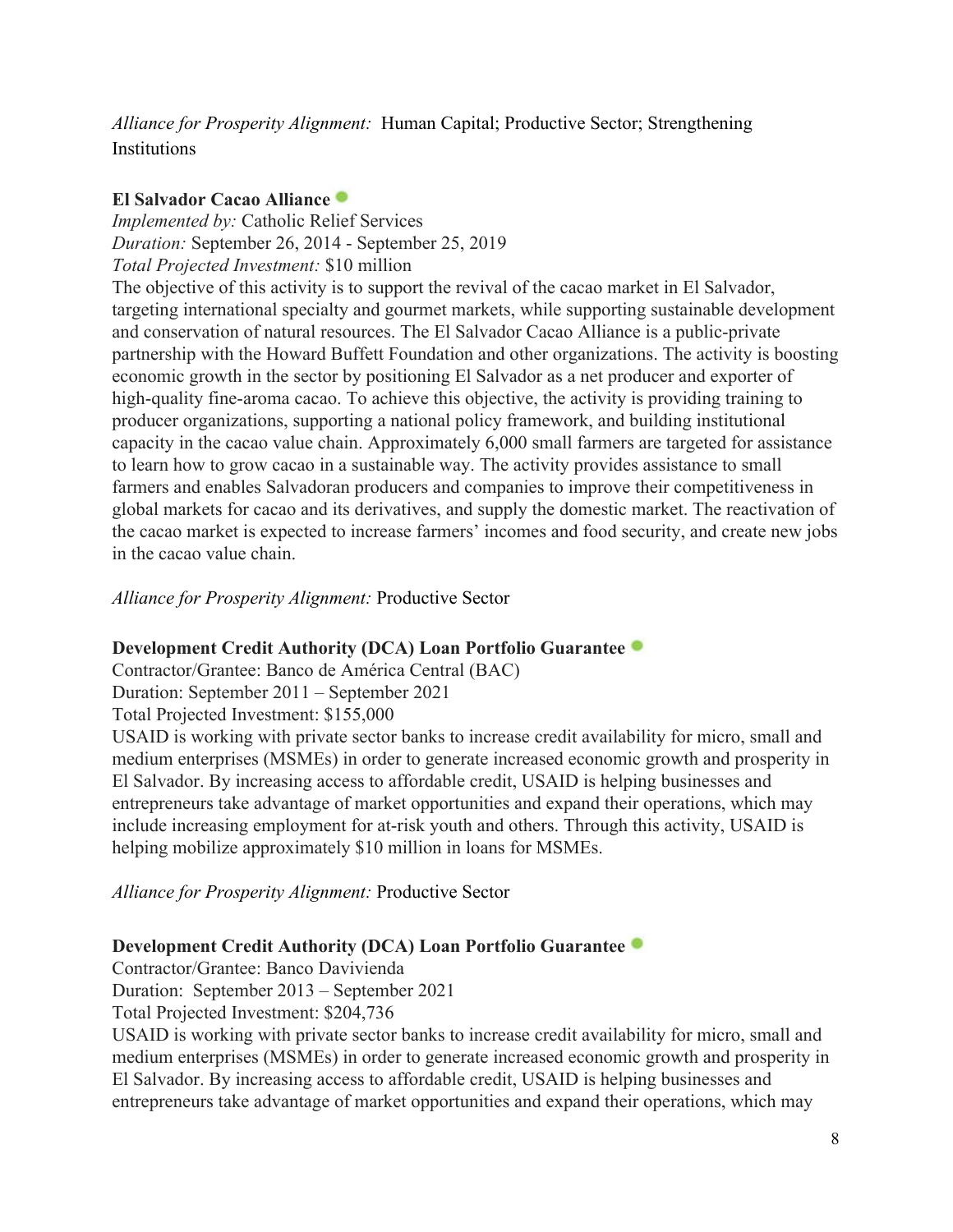include increasing employment for at-risk youth and others. Through this activity, USAID is helping mobilize approximately \$25 million in loans for MSMEs.

*Alliance for Prosperity Alignment:* Productive Sector

# **Development Credit Authority (DCA) Loan Portfolio Guarantee**

*Implemented by:* Banco Promerica, Banco G&T Continental and Banco de América Central (BAC)

*Duration:* September 2017 - September 2032

*Total Projected Investment:* \$1.9 million

USAID is working with private sector banks to increase credit availability for micro, small and medium enterprises (MSMEs) in order to generate increased economic growth and prosperity in El Salvador. By increasing access to affordable credit, USAID is helping businesses and entrepreneurs take advantage of market opportunities and expand their operations, which may include increasing employment for at-risk youth and others. Through this activity, USAID is helping mobilize approximately \$53.8 million in loans for MSMEs with a particular focus on clean energy and energy efficiency projects.

*Alliance for Prosperity Alignment:* Productive Sector

# **Young Entrepreneurs**

*Implemented by:* ASI (Asociación Salvadoreña de Industriales) *Duration:* January 2, 2017 - July 31, 2020

*Total Projected Investment:* \$2.9 million

The objective of this activity is to expand business opportunities within the productive chain of the ASI member companies (ASI is the national association of manufacturers, formed by companies in diverse industrial sectors) by generating business ideas and creating microenterprises that can become suppliers in the industrial sector. The activity will work with at-risk youth (ages 18 to 29) from municipalities prioritized under Plan El Salvador Seguro. The activity will provide the selected youth with training to develop entrepreneurial and managerial skills and will help them develop business ideas into microenterprises that fulfill unsatisfied demand by industrial companies. It is expected that this activity will facilitate the creation of 189 new microenterprises and 378 new jobs in some of the most marginalized communities in the country, and help keep at-risk youth away from gangs and violence.

*Alliance for Prosperity Alignment:* Human Capital; Productive Sector

# **Education for Children and Youth**

*Implemented by*: Fundación para la Educación Integral Salvadoreña (FEDISAL) *Duration:* January 1, 2013 – December 31, 2018 *Total Projected Investment:* \$25 million

The objective of this activity is to support the Ministry of Education in the implementation of the Full-Time Inclusive School model to improve quality and access to education and provide safe learning environments for students. The activity is helping to improve educational results of